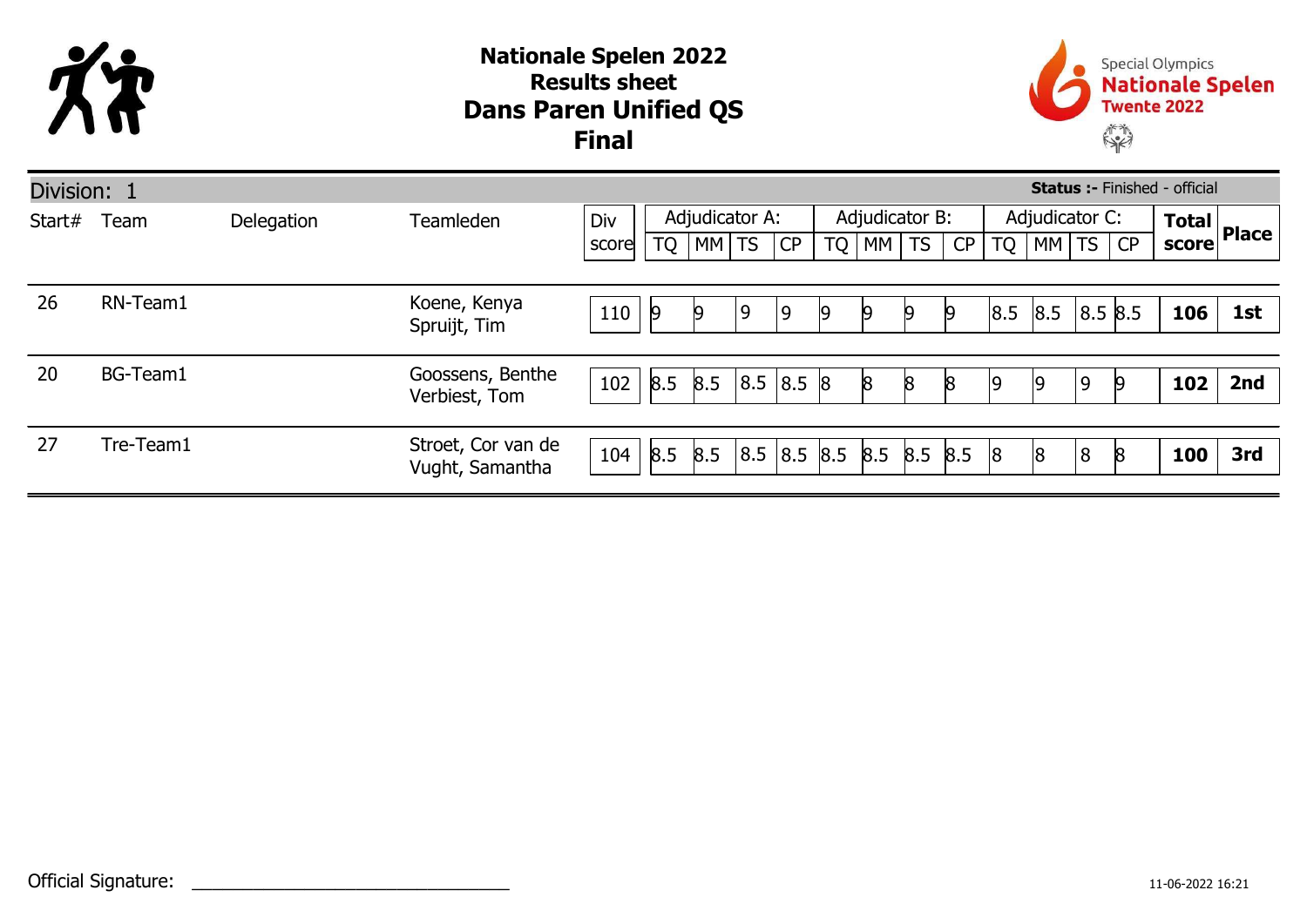

## Dans Paren Unified QS Nationale Spelen 2022 Results sheet Final



| <b>Status :- Finished - official</b><br>Division: 2 |           |            |                                       |       |                |           |     |                |    |                |                 |     |                |    |    |          |                                 |     |
|-----------------------------------------------------|-----------|------------|---------------------------------------|-------|----------------|-----------|-----|----------------|----|----------------|-----------------|-----|----------------|----|----|----------|---------------------------------|-----|
| Start#                                              | Team      | Delegation | <b>Teamleden</b>                      | Div   | Adjudicator A: |           |     |                |    | Adjudicator B: |                 |     | Adjudicator C: |    |    |          | $\overline{\text{Total}}$ Place |     |
|                                                     |           |            |                                       | score | <b>TQ</b>      | $ MM $ TS |     | CP             | TQ | MM             | TS              | CP  | <b>TQ</b>      | MM | TS | CP       | score                           |     |
|                                                     |           |            |                                       |       |                |           |     |                |    |                |                 |     |                |    |    |          |                                 |     |
| 22                                                  | Q&S-Team1 |            | Hollander, Ilse den<br>Vos, Jolanda   | 92    | 8.8            | 8.5       | 8.5 | 8.5 8.5        |    | 8.5            | $8.5$ 8.5       |     | 19             | ١q | 9  | 19       | 104.3                           | 1st |
|                                                     |           |            |                                       |       |                |           |     |                |    |                |                 |     |                |    |    |          |                                 |     |
| 21                                                  | BG-Team2  |            | Boeykens, Mariska<br>Grezlichowski,   | 94    | 8              | 8         | 8   | 8 <sub>1</sub> | 8  | 8              | $8\overline{)}$ | 8   | 18             | 18 | 8  | <b>R</b> | 96                              | 2nd |
|                                                     |           |            |                                       |       |                |           |     |                |    |                |                 |     |                |    |    |          |                                 |     |
| 23                                                  | Q&S-Team2 |            | Boonman, Lysanne<br>Rooij, Marloes De | 98    | 8              | 8         | 8   | 8 <sub>1</sub> | 8  | $\mathsf{8}$   | $\mathsf{8}$    | 8   |                |    | 7  |          | 92                              | 3rd |
|                                                     |           |            |                                       |       |                |           |     |                |    |                |                 |     |                |    |    |          |                                 |     |
| 29                                                  | Tre-Team3 |            | Kuiers, Ina<br>Vellinga, Jan          | 88    | 7.5            | 7.5       | 7.5 | 7.5 7.5        |    | 7.5            | 7.5             | 7.5 | 6              | 16 | 6  | 16       | 84                              | 4th |